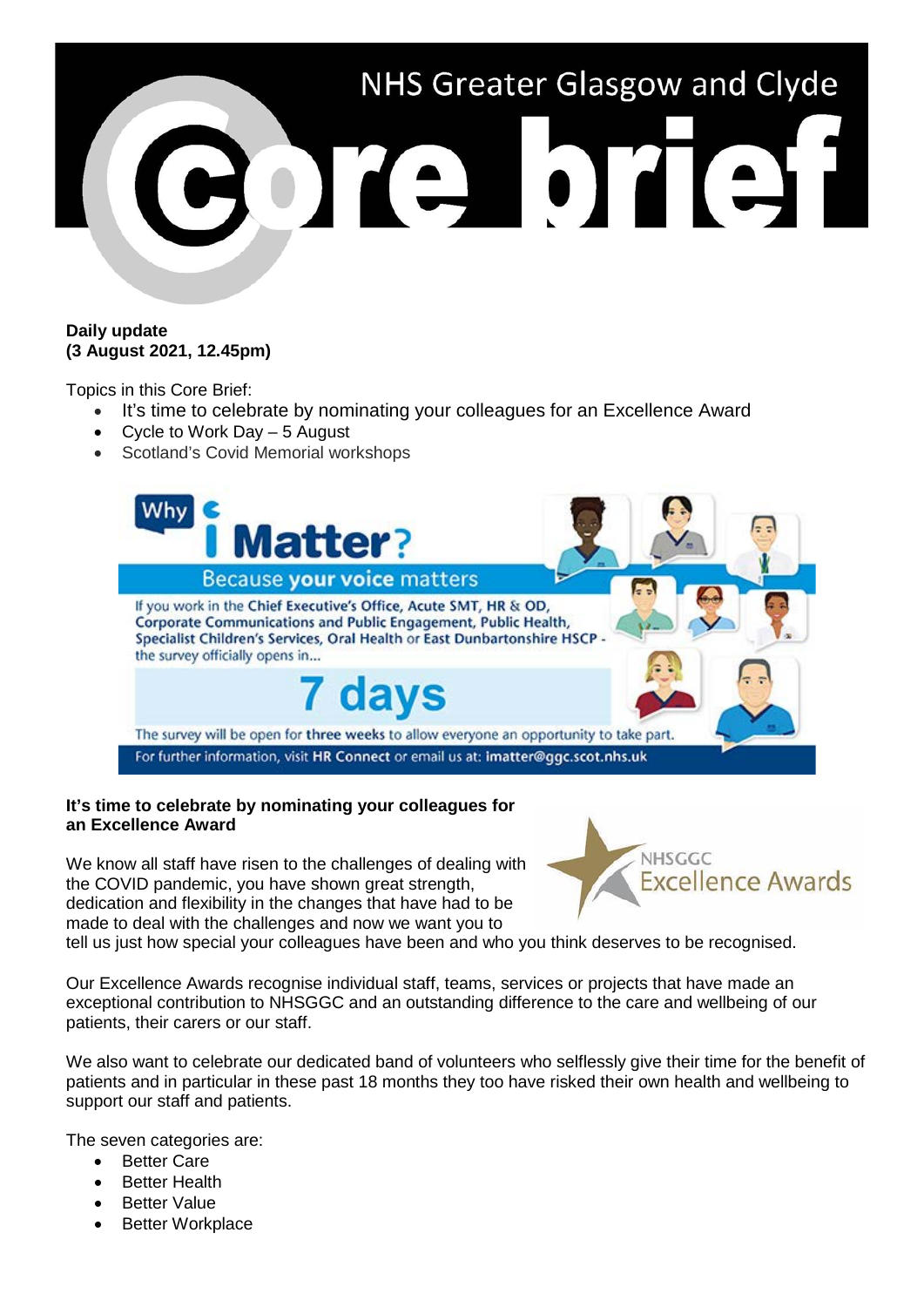- Global Citizenship
- Nursing
- Volunteer.

For more information on the categories and to send in a nomination, visit: [www.nhsggc.org.uk/excellenceawards](http://www.nhsggc.org.uk/excellenceawards)

# **Cycle to Work Day – 5 August**

This Thursday is Cycle to Work Day and over the course of the next three days, we will be sharing some information on the benefits of cycling and some of the ways in which you can get more involved and, hopefully, inspire some of you to get on your bikes yourselves!

As well as being able to increase your levels of physical activity, once you have your bike, choosing to cycle rather than drive or take public transport can save you money as well as help the environment.

With all the benefits of outdoors physical activity, regular cycling can reduce the risk of a number of serious illnesses such as heart disease, type 2 diabetes and stroke. It can also boost your mood, improving the symptoms of some mental health conditions such as depression and anxiety. Cycling can also help you maintain a healthy weight.

Cycling is a low-impact exercise, meaning it's easier on your joints compared to high-impact aerobic activities like running.

The Travel Plan Office is the main point of contact for information on cycling. They can provide information on the NHSGGC Cycle to Work scheme (which helps spread the cost of a new bike and with savings between 25-39%), information and guidance on bike security and access to walking and cycling maps [NHSGGC: Travel.](https://www.nhsggc.org.uk/working-with-us/staff-communications/staff-benefits-services-travel/travel/)

On 5 August, there are a number of things to help you on your cycling journey:

- To support Cycle to Work Day, Travel Plan Office staff will be at the secure cycle shelters at Castle Street entrance to GRI on Thursday 5 August from 0730-0930 to provide a free bike safety check and information and guidance on the Cycle to Work scheme. We are restricted in the number of bikes that can be checked, so bike maintenance will be limited to a first come, first serve basis
- Glasgow Children's Hospital Charity event being launched at QEUH on Thursday 5 August Road to RHC - [Virtual Cycling Challenge for Glasgow Children's Hospital Charity](https://www.glasgowchildrenshospitalcharity.org/support-us/events/311-road-to-rhc)  [\(glasgowchildrenshospitalcharity.org\)](https://www.glasgowchildrenshospitalcharity.org/support-us/events/311-road-to-rhc)
- Limited time offer from ScotRail for discounted membership for Nextbike in Glasgow and Stirling [Nextbike | ScotRail.](https://www.scotrail.co.uk/offers/discounts/nextbike)

# **Scotland's Covid Memorial workshops**

All staff are invited to attend workshops to help with the design process of Scotland's Covid Memorial to create a wide-ranging portrait of the pandemic.

The memorial will be designed by Alec Finlay with Lucy Richards and sited in Pollok Country Park, Glasgow, with 'satellites' located across Scotland. Alec is working with the themes of 'I remember' and 'support'.

More details at the website<http://www.i-remember.uk/>

The workshops for NHS staff will take place on Thursday 12 and Tuesday 17 August from 10.30-12.00, at the links below:

August 12, 10.30-12.00 <https://www.eventbrite.co.uk/e/161889213997>